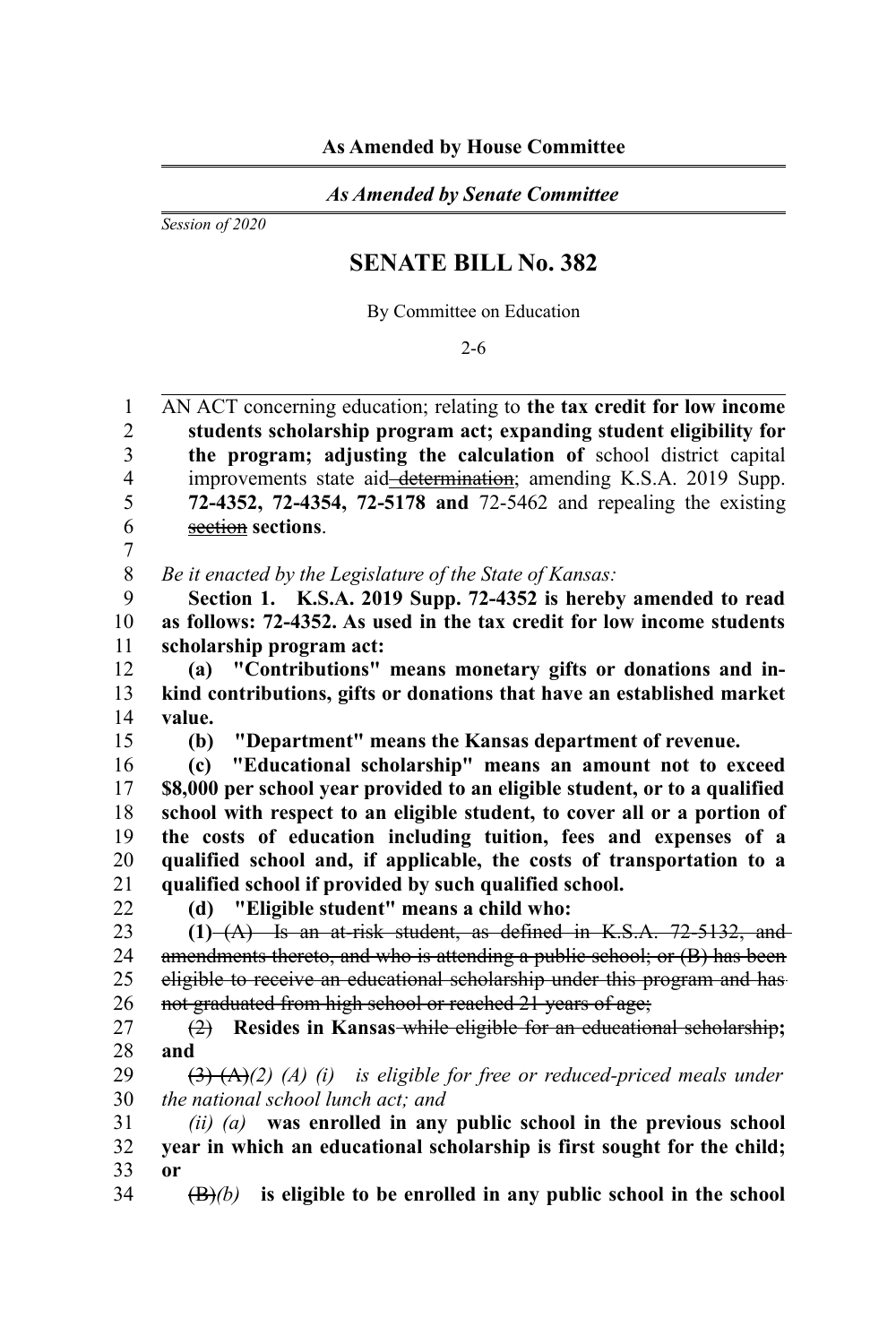**year in which an educational scholarship is first sought for the child and the child is under the age of six years***; or* 1 2

3

*(B) has received an educational scholarship under the program and has not graduated from high school or reached the age of 21 years***.** 4

**(e) "Parent" includes a guardian, custodian or other person with authority to act on behalf of the child.** 5 6

**(f) "Program" means the tax credit for low income students scholarship program established in K.S.A. 72-4351 through 72-4357, and amendments thereto.** 7 8 9

**(g) "Public school" means** an elementary school that is operated by a school district, and identified by the state board as one of the lowest 100 performing elementary schools with respect to student achievement among all elementary schools operated by school districts for the current school year *any school operated by a unified school district organized under the laws of this state***.** 10 11 12 13 14 15

16 17

*(1)* **Provides education to elementary or secondary students**,*;*

*(2) is accredited by the state board or a national or regional accrediting agency that is recognized by the state board for the purpose of satisfying the teaching performance assessment for professional licensure;* 18 19 20

**(h) "Qualified school" means any nonpublic school that***:*

*(3)* **has notified the state board of its intention to participate in the program***;* **and** 21 22

*(4)* **complies with the requirements of the program.** On and after July 1, 2020, a qualified school shall be accredited by the state board or a national or regional accrediting agency that is recognized by the state board for the purpose of satisfying the teaching performance assessment for professional licensure. 23 24 25 26 27

**(i) "Scholarship granting organization" means an organization that complies with the requirements of this program and provides educational scholarships to eligible students or to qualified schools in which parents have enrolled eligible students.** 28 29 30 31

**(j) "School district" or "district" means any unified school district organized and operating under the laws of this state.** 32 33

**(k) "School year"** shall have the meaning ascribed thereto *means the same as* **in K.S.A. 72-5132, and amendments thereto.** 34 35

36

**(l) "Secretary" means the secretary of revenue.**

37

**(m) "State board" means the state board of education.**

**Sec. 2. K.S.A. 2019 Supp. 72-4354 is hereby amended to read as follows: 72-4354. (a) To be eligible to participate in the program, a scholarship granting organization shall comply with the following:** 38 39 40

**(1) The scholarship granting organization shall notify the secretary and the state board of the scholarship granting organization's intent to provide educational scholarships;** 41 42 43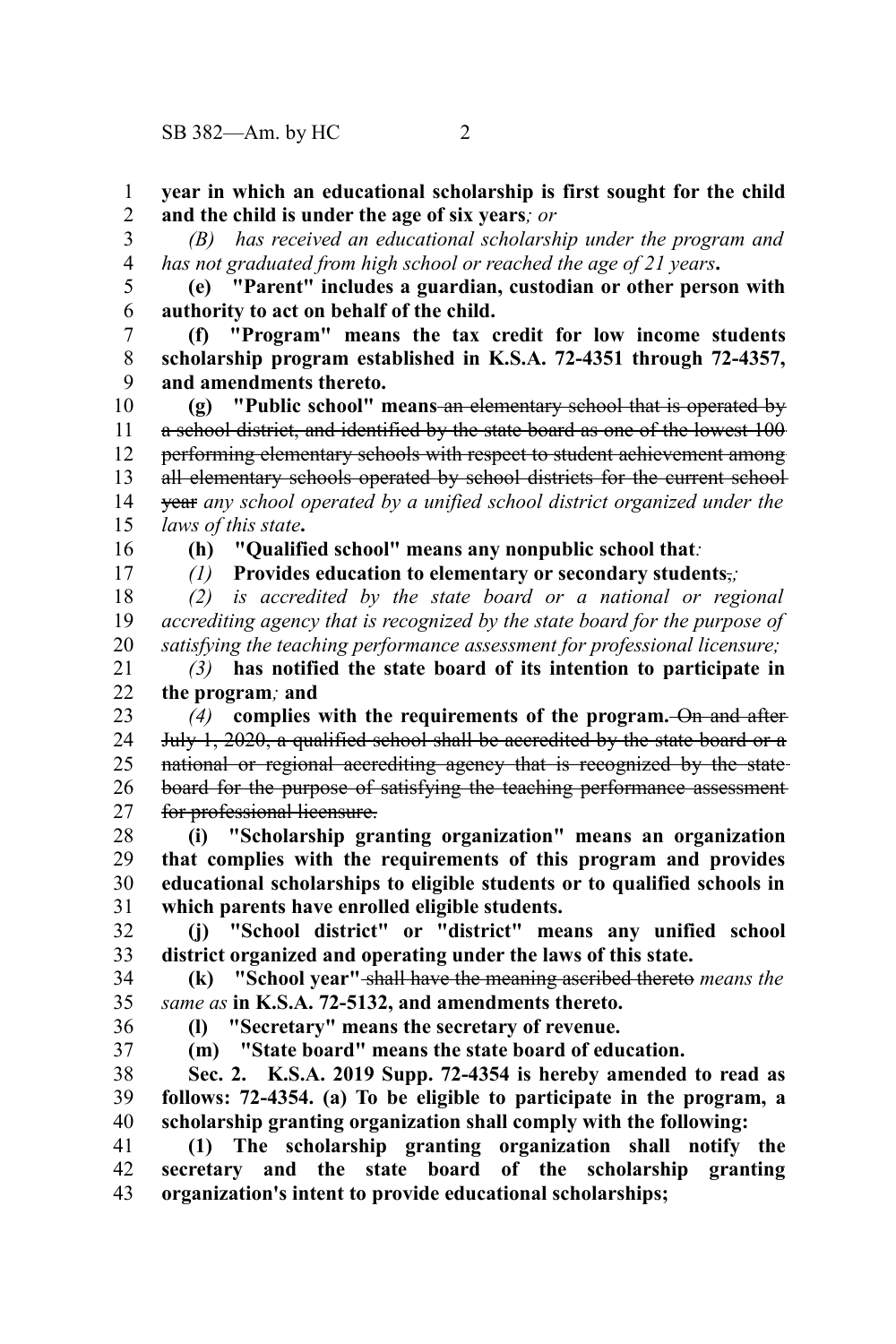**(2) upon granting an educational scholarship, the scholarship granting organization shall report such information to the state board;** 1 2 3

**(3) the scholarship granting organization shall provide verification to the secretary that the scholarship granting organization is exempt from federal income taxation pursuant to section 501(c)(3) of the federal internal revenue code of 1986;** 4 5 6 7

**(4) upon receipt of contributions in an aggregate amount or value in excess of \$50,000 during a school year, a scholarship granting organization shall file with the state board either:** 8 9 10

**(A) A surety bond payable to the state in an amount equal to the aggregate amount of contributions expected to be received during the school year; or** 11 12 13

**(B) financial information demonstrating the scholarship granting organization's ability to pay an aggregate amount equal to the amount of the contributions expected to be received during the school year, which must be reviewed and approved of in writing by the state board;** 14 15 16 17 18

**(5) scholarship granting organizations that provide other nonprofit services in addition to providing educational scholarships shall not commingle contributions made under the program with other contributions made to such organization. A scholarship granting organization under this subsection shall also file with the state board, prior to the commencement of each school year, either:** 19 20 21 22 23 24

**(A) A surety bond payable to the state in an amount equal to the aggregate amount of contributions expected to be received during the school year; or** 25 26 27

**(B) financial information demonstrating the nonprofit organization's ability to pay an aggregate amount equal to the amount of the contributions expected to be received during the school year, which must be reviewed and approved of in writing by the state board;** 28 29 30 31 32

**(6) each qualified school receiving educational scholarships from the scholarship granting organization shall annually certify to the scholarship granting organization its compliance with the requirements of the program;** 33 34 35 36

**(7) at the end of the calendar year, the scholarship granting organization shall have its accounts examined and audited by a certified public accountant. Such audit shall include, but not be limited to, information verifying that the educational scholarships awarded by the scholarship granting organization were distributed to qualified schools with respect to eligible students determined by the state board under K.S.A. 72-4353(c), and amendments thereto, and** 37 38 39 40 41 42 43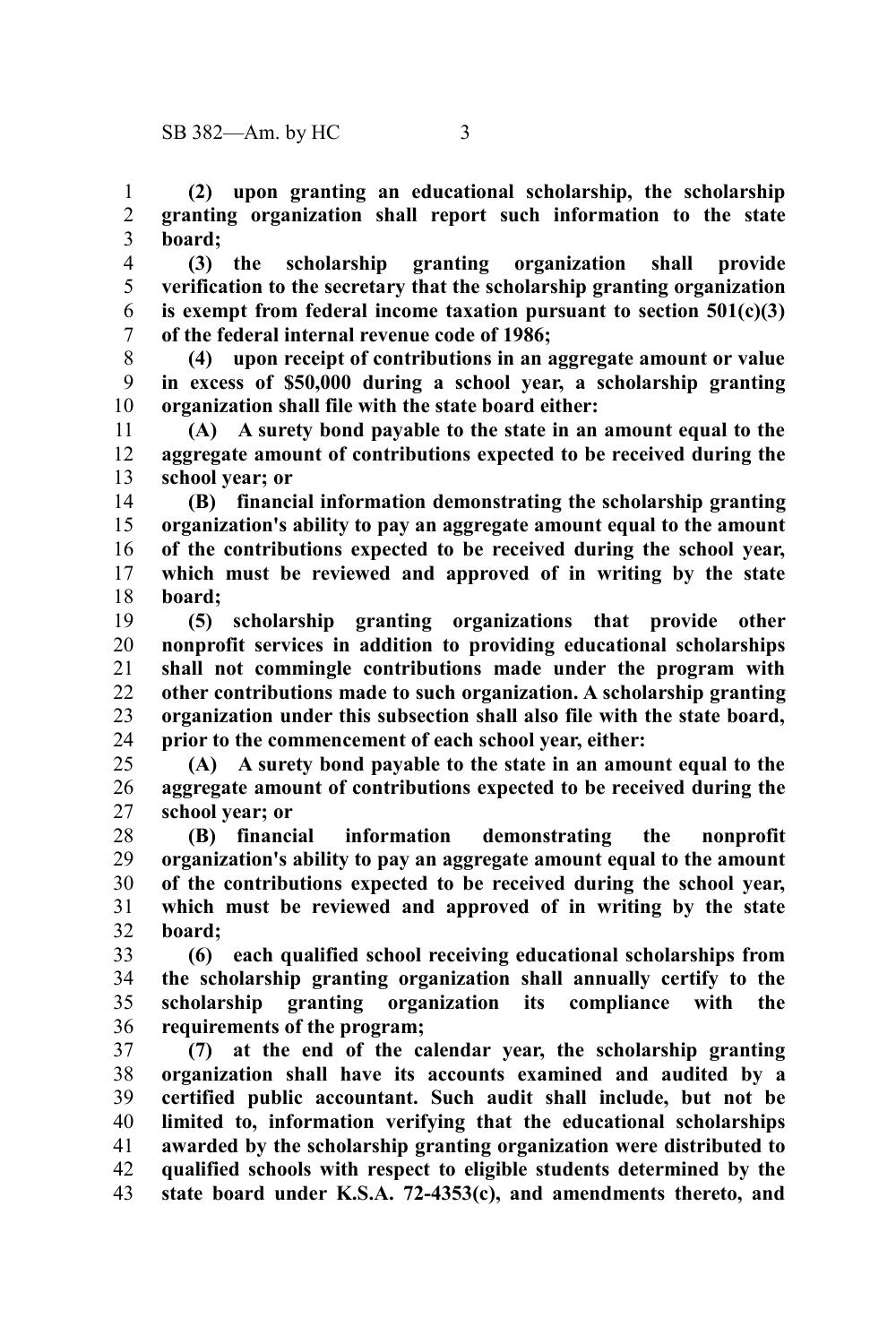**information specified in this section. Prior to filing a copy of the audit with the state board, such audit shall be duly verified and certified by a certified public accountant; and** 1 2 3

**(8) if a scholarship granting organization decides to limit the number or type of qualified schools who will receive educational scholarships, the scholarship granting organization shall provide, in writing, the name or names of those qualified schools to any contributor and the state board.** 4 5 6 7 8

**(b) No scholarship granting organization shall provide an educational scholarship with respect to any eligible student to attend any qualified school with paid staff or paid board members, or relatives thereof, in common with the scholarship granting organization.** 9 10 11 12 13

**(c) The scholarship granting organization shall disburse not less than 90% of contributions received pursuant to the program in the form of educational scholarships within 36 months of receipt of such contributions. If such contributions have not been disbursed within the applicable 36-month time period, then the scholarship granting organization shall not accept new contributions until 90% of the received contributions have been disbursed in the form of educational scholarships. Any income earned from contributions must be disbursed in the form of educational scholarships.** 14 15 16 17 18 19 20 21 22

**(d) A scholarship granting organization may continue to provide an educational scholarship with respect to a student who was an eligible student in the year immediately preceding the current school year.** 23 24 25 26

**(e)** (1) **A scholarship granting organization shall direct payments of educational scholarships to the qualified school attended by the eligible student or in which the eligible student is enrolled. Payment may be made by check made payable to both the parent and the qualified school or to only the qualified school. If an eligible student transfers to a new qualified school during a school year, the scholarship granting organization shall direct payment in a prorated amount to the original qualified school and the new qualified school based on the eligible student's attendance. If the eligible student transfers to a public school and enrolls in such public school after September 20 of the current school year, the scholarship granting organization shall direct payment in a prorated amount to the original qualified school and the public school based on the eligible student's attendance. The prorated amount to the public school shall be considered a donation and shall be paid to the school district of such public school in accordance with K.S.A. 72-1142, and amendments thereto.** 27 28 29 30 31 32 33 34 35 36 37 38 39 40 41 42 43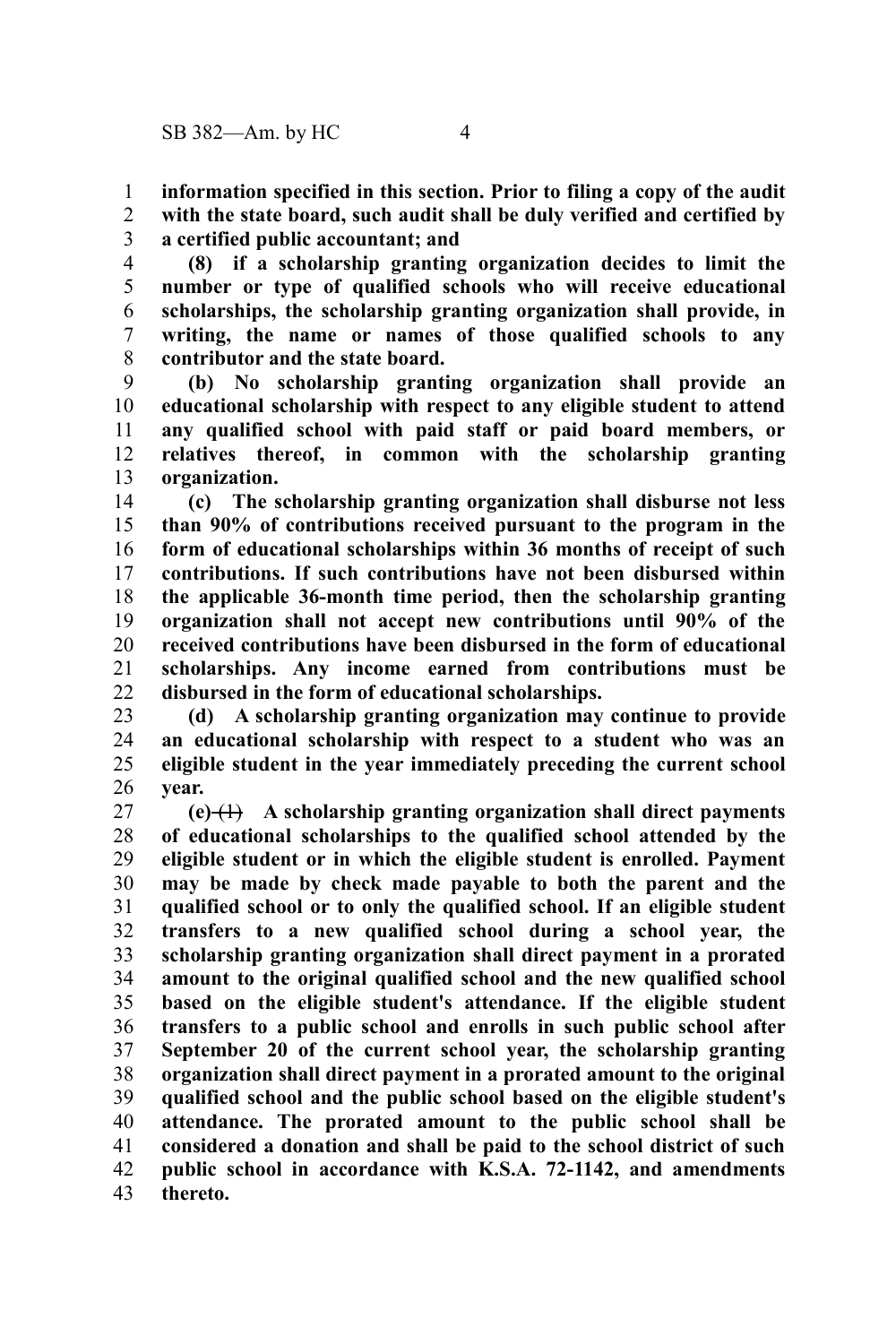(2) As used in this subsection, the term "public school" means any school operated by a school district. 1 2

**(f)** *Each qualified school shall provide a link to the state department of education's webpage where the reports prepared pursuant to K.S.A. 72- 5170, and amendments thereto, and K.S.A. 2019 Supp. 72-5178, and amendments thereto, for such school are published. The link shall be prominently displayed on the school's accountability reports webpage.* 3 4 5 6 7

*(g)* **By June 1 of each year, a scholarship granting organization shall submit a report to the state board for the educational scholarships provided in the immediately preceding 12 months. Such report shall be in a form and manner as prescribed by the state board, approved and signed by a certified public accountant, and shall contain the following information:** 8 9 10 11 12 13

**(1) The name and address of the scholarship granting organization;** 14 15

**(2) the name and address of each eligible student with respect to whom an educational scholarship was awarded by the scholarship granting organization;** 16 17 18

**(3) the total number and total dollar amount of contributions received during the 12-month reporting period; and** 19 20

**(4) the total number and total dollar amount of educational scholarships awarded during the 12-month reporting period and the total number and total dollar amount of educational scholarships awarded during the 12-month reporting period with respect to eligible students who qualified under K.S.A. 72-4352(d), and amendments thereto.** 21 22 23 24 25 26

27

(g)*(h)* **No scholarship granting organization shall:**

**(1) Provide an educational scholarship with respect to an eligible student that is established by funding from any contributions made by any relative of such eligible student; or** 28 29 30

**(2) accept a contribution from any source with the express or implied condition that such contribution be directed toward an educational scholarship for a particular eligible student.** 31 32 33

**Sec. 3. K.S.A. 2019 Supp. 72-5178 is hereby amended to read as follows: 72-5178. (a) On or before January 15 of each year, the state department of education shall prepare and submit a performance accountability report and a longitudinal achievement report for all students enrolled in public school** *or accredited nonpublic school* **in the state, each school district** and*,* **each school operated by a school district** *and each accredited nonpublic school* **to the governor and to the legislature.** 34 35 36 37 38 39 40 41

**(b) Each performance accountability report shall be prepared in a single-page format containing the information that is required to be** 42 43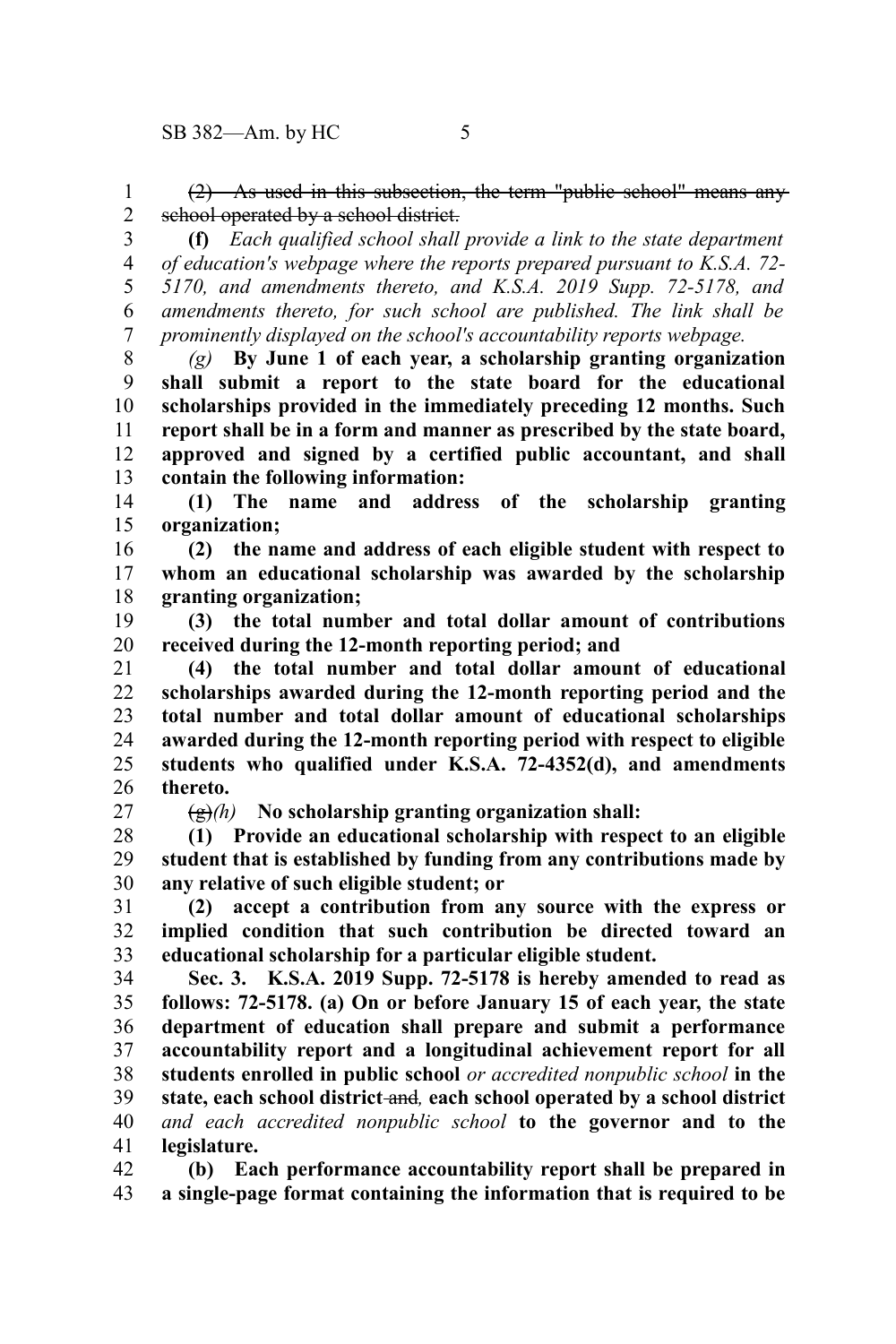**reported under the federal elementary and secondary education act,** 1

**as amended by the federal every student succeeds act, public law 114- 95, or any successor federal acts, and the college and career readiness metrics developed and implemented by the state board. The report shall use the categories for achievement identified under the federal every student succeeds act, public law 114-95, or any successor achievement categories. All categories and metrics included in the report shall be clearly defined.** 2 3 4 5 6 7 8

**(c) Each longitudinal achievement report shall provide the achievement rates on the state assessments for English language arts, math and science for all students and each student subgroup and the change in achievement rate year-over-year starting with the school year in which the state board first implemented new achievement standards on such state assessments.** 9 10 11 12 13 14

**(d) All reports prepared pursuant to this section shall be published in accordance with K.S.A. 2019 Supp. 72-1181, and amendments thereto.** 15 16 17

**Section 1. Sec. 4.** K.S.A. 2019 Supp. 72-5462 is hereby amended to read as follows: 72-5462. (a) There is hereby established in the state treasury the school district capital improvements fund. The fund shall consist of all amounts transferred thereto under the provisions of subsection (c). 18 19 20 21  $22$ 

(b) In each school year, each school district which *that* is obligated to make payments from its capital improvements fund shall be entitled to receive payment from the school district capital improvements fund in an amount determined by the state board of education as provided in this subsection. 23 24 25 26 27

(1) For general obligation bonds approved for issuance at an election held prior to July 1, 2015, the state board of education shall: 28 29

(A) Determine the amount of the assessed valuation per pupil (AVPP) of each school district in the state for the preceding school year and round such amount to the nearest \$1,000. The rounded amount is the AVPP of a school district for the purposes of this subsection  $(b)(1)$ ; 30 31 32 33

34

(B) determine the median AVPP of all school districts;

(C) prepare a schedule of dollar amounts using the amount of the median AVPP of all school districts as the point of beginning. The schedule of dollar amounts shall range upward in equal \$1,000 intervals from the point of beginning to and including an amount that is equal to the amount of the AVPP of the school district with the highest AVPP of all school districts and shall range downward in equal \$1,000 intervals from the point of beginning to and including an amount that is equal to the amount of the AVPP of the school district with the lowest AVPP of all school districts; 35 36 37 38 39 40 41 42 43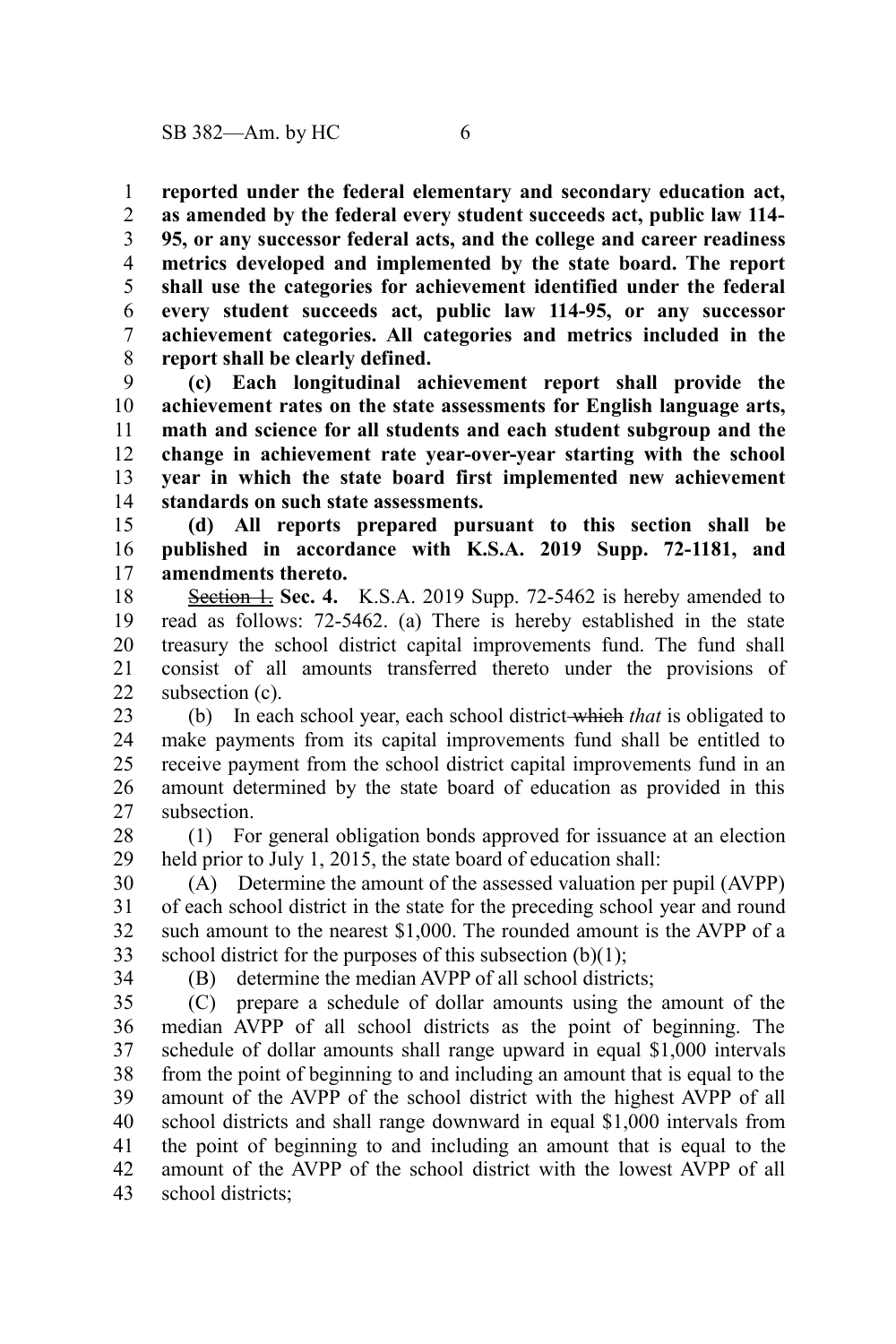(D) determine a state aid percentage factor for each school district by assigning a state aid computation percentage to the amount of the median AVPP shown on the schedule, decreasing the state aid computation percentage assigned to the amount of the median AVPP by one percentage point for each \$1,000 interval above the amount of the median AVPP, and increasing the state aid computation percentage assigned to the amount of the median AVPP by one percentage point for each \$1,000 interval below the amount of the median AVPP. Except as provided by K.S.A. 72-5463, and amendments thereto, the state aid percentage factor of a school district is the percentage assigned to the schedule amount that is equal to the amount of the AVPP of the school district. The state aid percentage factor of a school district shall not exceed 100%. The state aid computation percentage is 25%; 1 2 3 4 5 6 7 8 9 10 11 12 13

(E) determine the amount of payments that a school district is obligated to make from its bond and interest fund attributable to general obligation bonds approved for issuance at an election held prior to July 1, 2015; and 14 15 16 17

(F) multiply the amount determined under subsection  $(b)(1)(E)$  by the applicable state aid percentage factor. 18 19

(2) For general obligation bonds approved for issuance at an election held on or after July 1, 2015, the state board of education shall: 20 21

(A) **Except as provided in subsection (b)(8),** determine the amount of the AVPP of each school district in the state for the preceding school year and round such amount to the nearest \$1,000. *When determining the amount of the AVPP of each school district in the state, the state board shall exclude the number of students enrolled in a virtual school offered by a school district from the AVPP of such district.* The rounded amount is the AVPP of a school district for the purposes of this subsection  $(b)(2)$ ; 22 23 24 25 26 27 28

(B) *except as provided in subsection (b)(8),* prepare a schedule of dollar amounts using the amount of the AVPP of the school district with the lowest AVPP of all school districts as the point of beginning. The schedule of dollar amounts shall range upward in equal \$1,000 intervals from the point of beginning to and including an amount that is equal to the amount of the AVPP of the school district with the highest AVPP of all school districts; 29 30 31 32 33 34 35

(C) determine a state aid percentage factor for each school district by assigning a state aid computation percentage to the amount of the lowest AVPP shown on the schedule and decreasing the state aid computation percentage assigned to the amount of the lowest AVPP by one percentage point for each \$1,000 interval above the amount of the lowest AVPP. Except as provided by K.S.A. 72-5463, and amendments thereto, the state aid percentage factor of a school district is the percentage assigned to the schedule amount that is equal to the amount of the AVPP of the school 36 37 38 39 40 41 42 43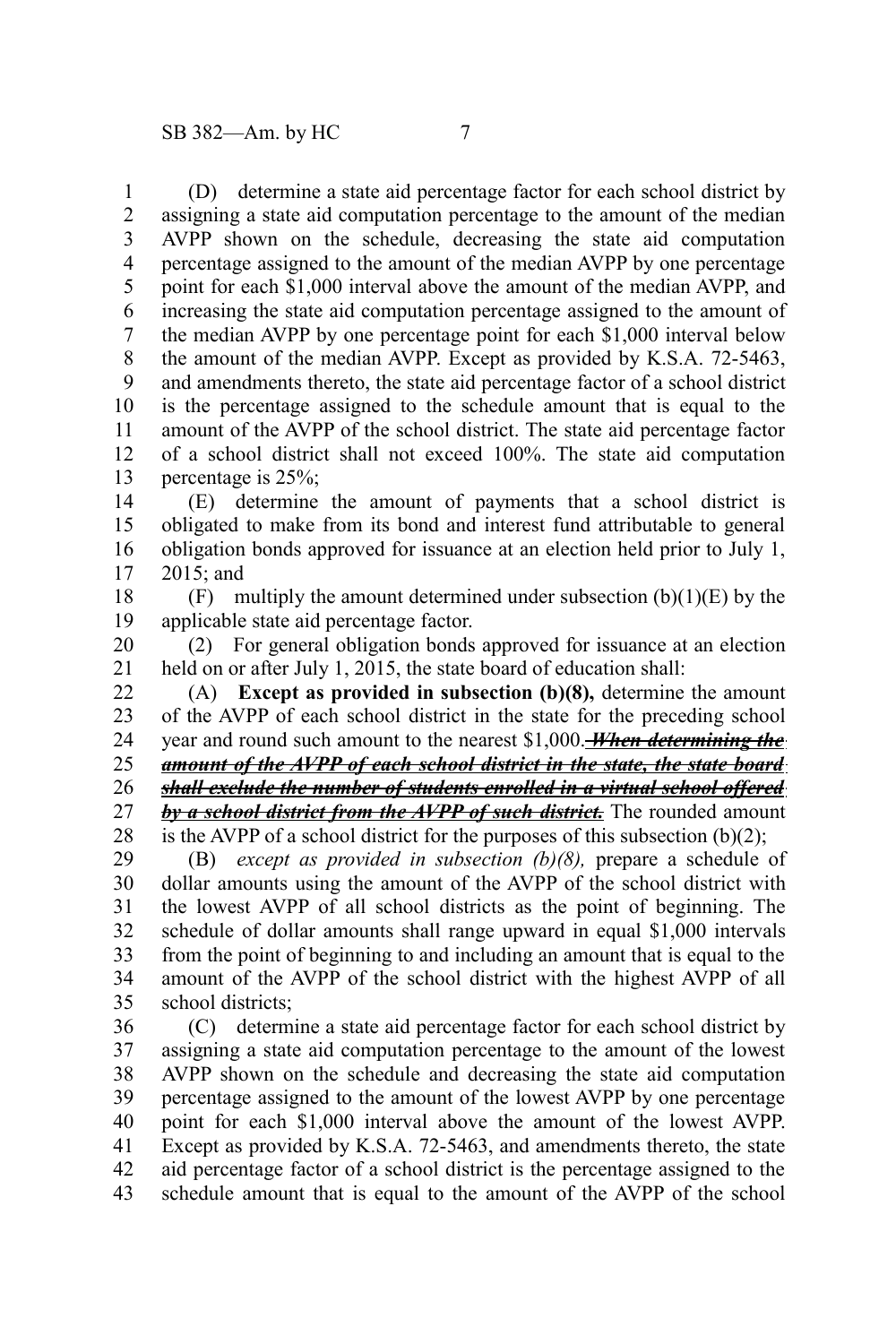district. The state aid computation percentage is 75%; 1

(D) determine the amount of payments that a school district is obligated to make from its bond and interest fund attributable to general obligation bonds approved for issuance at an election held on or after July 1, 2015; and 2 3 4 5

 $(E)$  multiply the amount determined under subsection  $(b)(2)(D)$  by the applicable state aid percentage factor. 6 7

(3) For general obligation bonds approved for issuance at an election held on or before June 30, 2016, the sum of the amount determined under subsection  $(b)(1)(F)$  and the amount determined under subsection  $(b)(2)(E)$ is the amount of payment the school district is entitled to receive from the school district capital improvements fund in the school year. 8 9 10 11 12

(4) *(A)* For general obligation bonds approved for issuance at an election held on or after July 1, 2016, the amount determined under subsection  $(b)(2)(E)$  is the amount of payment the school district shall receive from the school district capital improvements fund in the school year, except the total amount of payments school districts receive from the school district capital improvements fund in the school year for such bonds shall not exceed the six-year average amount of capital improvement state aid as determined by the state board of education. 13 14 15 16 17 18 19 20

 $(A)(B)$  The state board of education shall determine the six-year average amount of capital improvement state aid by calculating the average of the total amount of moneys expended per year from the school district capital improvements fund in the immediately preceding six fiscal years, not to include the current fiscal year. 21 22 23 24 25

 $(\mathbf{B})/(\mathbf{C})$  (i) Subject to clause (ii), the state board of education shall prioritize the allocations to school districts from the school district capital improvements fund in accordance with the priorities set forth as follows in order of highest priority to lowest priority: 26 27 28 29

(a) Safety of the current facility and disability access to such facility as demonstrated by a state fire marshal report, an inspection under the Americans with disabilities act, 42 U.S.C. § 12101 et seq., or other similar evaluation; 30 31 32 33

(b) enrollment growth and imminent overcrowding as demonstrated by successive increases in enrollment of the school district in the immediately preceding three school years; 34 35 36

(c) impact on the delivery of educational services as demonstrated by restrictive inflexible design or limitations on installation of technology; and 37 38 39

(d) energy usage and other operational inefficiencies as demonstrated by a district-wide energy usage analysis, district-wide architectural analysis or other similar evaluation. 40 41 42

(ii) In allocating capital improvement state aid, the state board shall 43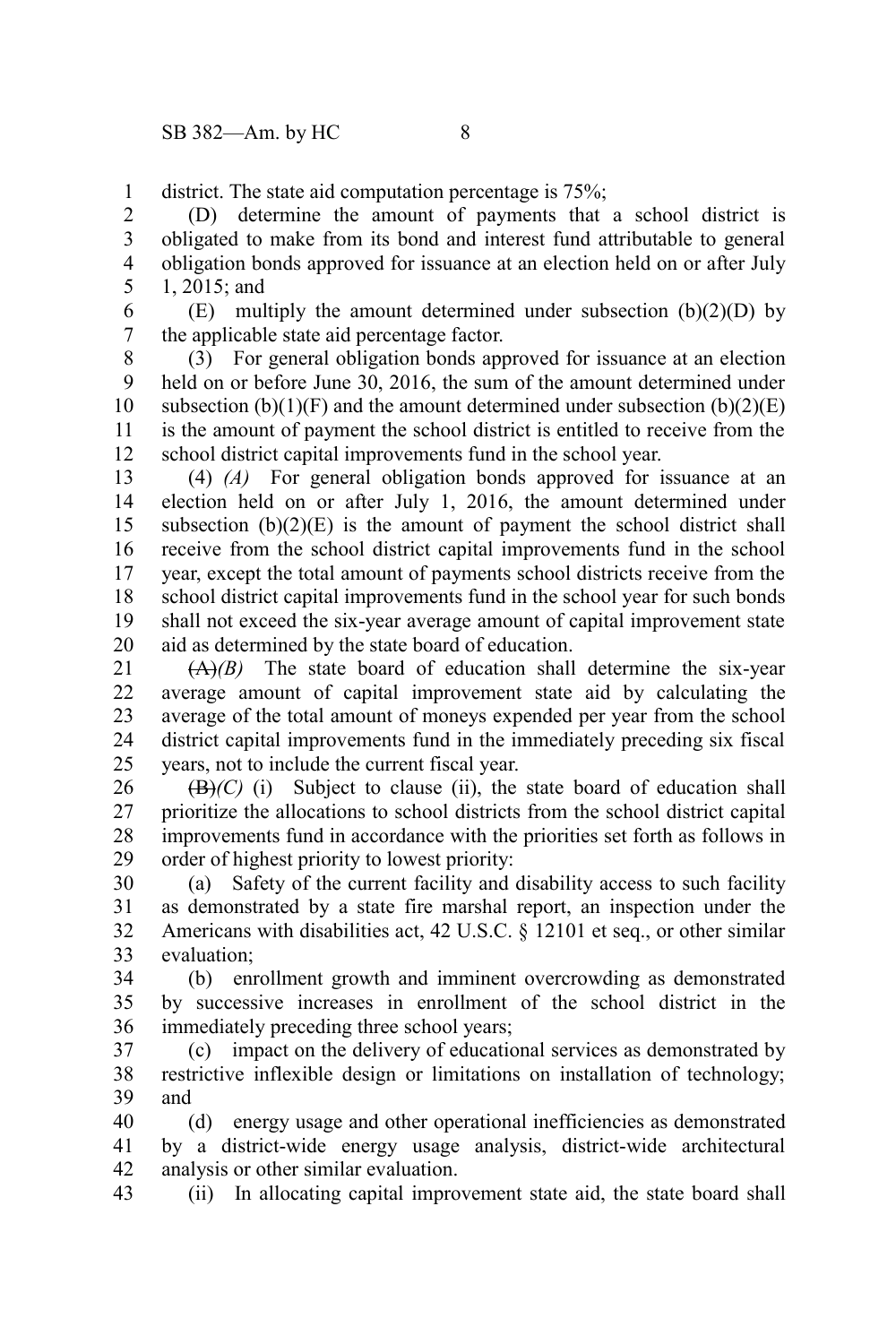give higher priority to those school districts with a lower AVPP compared 1

to the other school districts that are to receive capital improvement state aid under this section. 2 3

(C)*(D)* On and after July 1, 2016, the state board of education shall approve the amount of state aid payments a school district shall receive from the school district capital improvements fund pursuant to subsection (b)(5) prior to an election to approve the issuance of general obligation bonds. 4 5 6 7 8

(5) Except as provided in subsections  $(b)(6)$  and  $(b)(7)$  *through (b)(8)*, the sum of the amounts determined under subsection (b)(3) and the amount determined or allocated to the district by the state board of education pursuant to subsection (b)(4), is the amount of payment the school district is entitled to receive from the school district capital improvements fund in the school year. 9 10 11 12 13 14

(6) A school district that had an enrollment of less than 260 students in the school year immediately preceding the school year in which an election is held to approve the issuance of general obligation bonds shall not be entitled to receive payments from the school district capital improvements fund unless such school district applied for and received approval from the state board of education to issue such bonds prior to holding an election to approve such bond issuance. The provisions of this paragraph shall apply to general obligation bonds approved for issuance at an election held on or after July 1, 2017, that are issued for the purpose of financing the construction of new school facilities. 15 16 17 18 19 20 21 22 23 24

(7) For general obligation bonds approved for issuance at an election held on or after July 1, 2017, in determining the amount under subsection (b)(2)(D), the state board shall exclude payments for any capital improvement project, or portion thereof, that proposes to construct, reconstruct or remodel a facility that would be used primarily for extracurricular activities, unless the construction, reconstruction or remodeling of such facility is necessary due to concerns relating to the safety of the current facility or disability access to such facility as demonstrated by a state fire marshal report, an inspection under the Americans with disabilities act, 42 U.S.C. § 12101 et seq., or other similar evaluation. 25 26 27 28 29 30 31 32 33 34 35

*(8) For general obligation bonds approved for issuance at an election held on or after July 1, 2020 2015,* **2020:** 36 37

**(A)** *In preparing the schedule of dollar amounts under subsection (b) (2)(B), the state board shall exclude unified school district No. 207, Fort Leavenworth, from such schedule, and the amount of the AVPP of the school district with the lowest AVPP of all remaining school districts shall be the point of beginning***; and** 38 39 40 41 42

**(B) in determining the amount of the AVPP of a school district,** 43